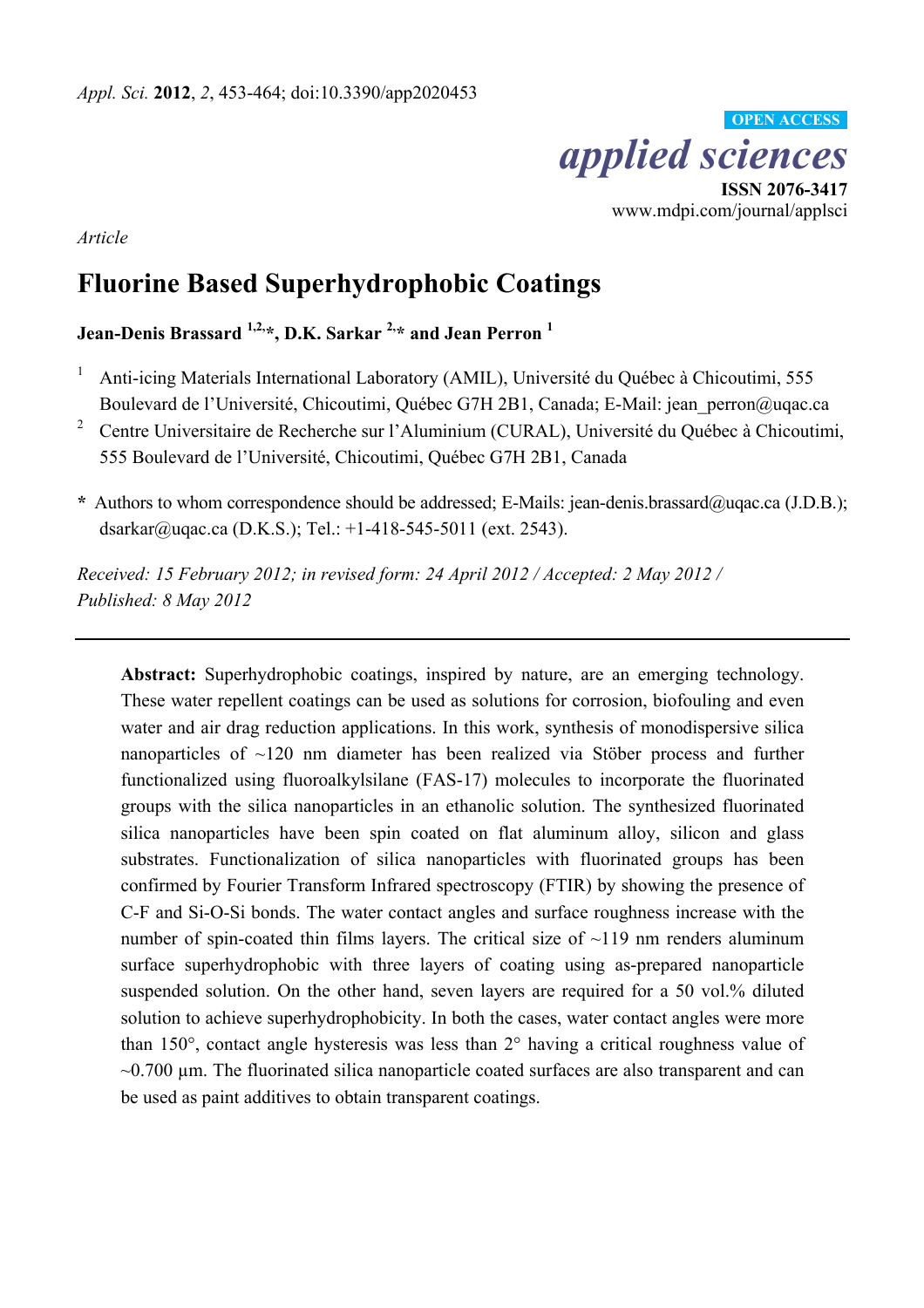**Keywords:** sol-gel process; fluorinated silica nanoparticles; functionalization of nanoparticles; superhydrophobicity; fluoroalkylsilane; aluminum; water contact angle; FTIR; scanning electron microscopy; profilometry

### **1. Introduction**

Superhydrophobic coatings are increasingly attractive to the industry and academia due to their unique self-cleaning properties as a result of their water repelling characteristics [1]. Fabrication of superhydrophobic coating is an inspiration from nature as water is seen to repel on many natural surfaces such as those of the lotus leaves, butterfly wings, water striders' legs, and so on [2–5]. This behavior of water drops rolling off their surfaces is due mainly to the presence of a combination of rough micro-nanostructure and low surface energy waxy materials on their surfaces. This concept has been well elaborated by Neinhuis *et al.* [4] on the surface of the lotus leaves which has been the classic example is the field of superhydrophobicity for researchers around the globe emphasizing the importance of the geometry and the chemistry of the surface. Inspired by this phenomenon, we have recently transformed aluminum surfaces, copper and silicon surfaces superhydrophobic by first creating surface roughness using methods such as chemical bath deposition, electrochemical methods and chemical etching methods and then modifying those surfaces by either passivating using low surface energy molecules such as stearic acid or fluoroalkyl-silane (FAS-17) or by coating with rf-sputtered Teflon thin films [6–11]. The multilayer deposition process of organic and inorganic materials [12,13] such as nanoparticles as rough hydrophobic material [14,15] are also techniques to obtain superhydrophobic surfaces.

In all these cases, the surfaces exhibited water roll-off properties providing water contact angle values greater than 150°, which is due to the air entrapment in the gaps of the rough structure produced in the first step, resulting in a composite structure of air and solid in combination with the presence of low surface energy components on the roughened surface which reduces the affinity of water to the surface. The effect of surface roughness on superhydrophobic properties has been elucidated by Wenzel and Cassie-Baxter in their mathematical models formulated in 1940s [16,17].

Superhydrophobic surfaces find tremendous importance in the technological world where they can be applied in domains such as anti-corrosion, anti-biofouling, electrowetting and even in drag reductions [7,18–23]. However, the most important challenge faced by industries is the feasibility of large-scaling in an effective and economical manner. Therefore, in this study, we present a simple sol-gel technique where silica nanoparticles are synthesized via a Stöber process. In order to eliminate a second step of passivation or coating to obtain low surface energy, these silica nanoparticles are functionalized in the suspension using FAS-17 molecules before coating on aluminum substrates. The functionalized fluorinated silica nanoparticles suspended in a solution are then deposited via a spin-coating technique on to the aluminum substrates to obtain superhydrophobic coatings demonstrating large-scale feasibility.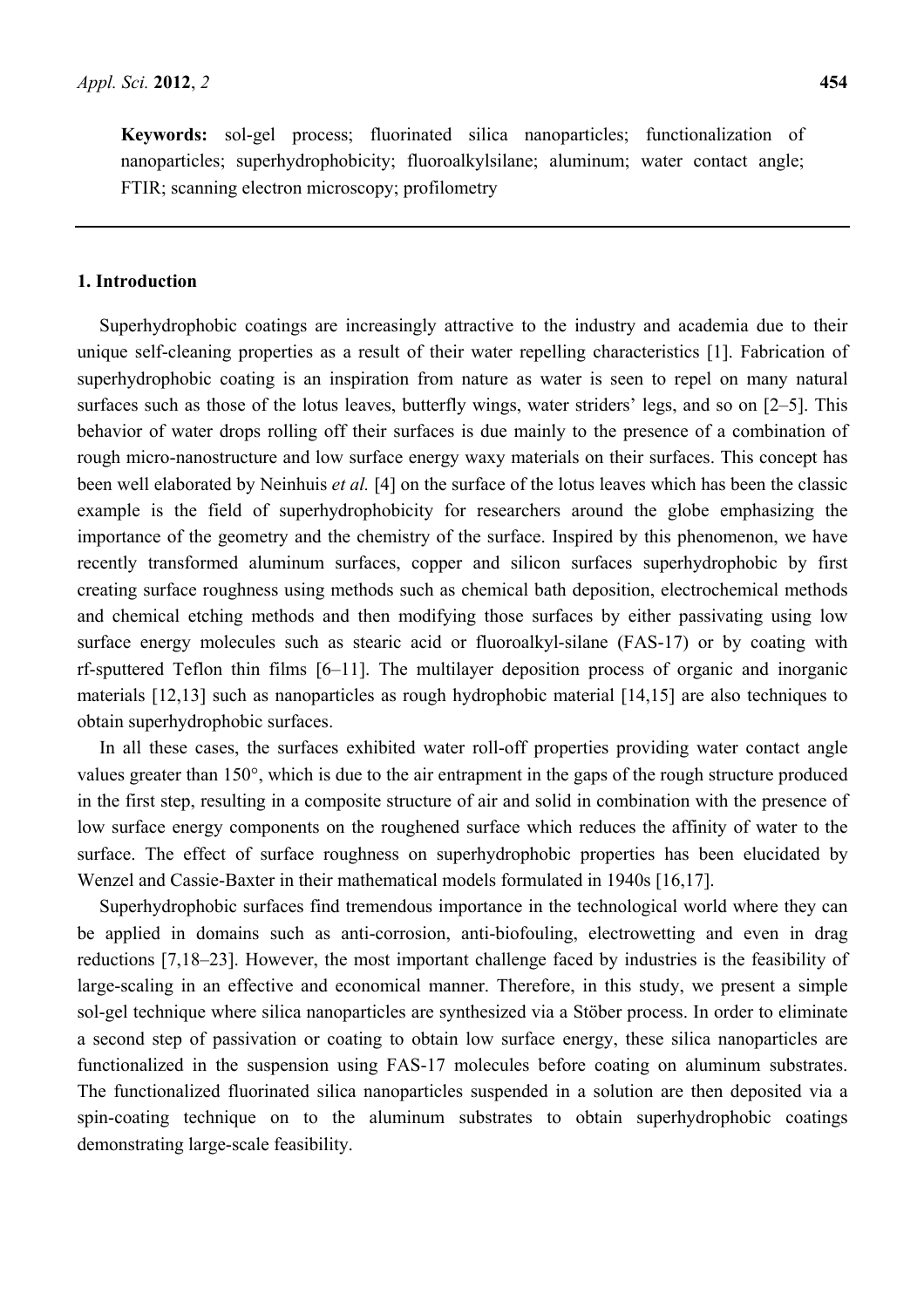#### **2. Experimental Section**

The solutions containing fluorinated silica nanoparticles are prepared in the laboratory using standard Stöber process [24]. Initially, at a hotplate temperature of 50 °C, ethanol and ammonium hydroxide (NH4OH) were mixed in a beaker using a magnetic stir bar. While stirring, a solution of tetraethoxysilane or TEOS  $(Si(OC<sub>2</sub>H<sub>5</sub>)<sub>4</sub>)$  is added drop by drop in the mixed solution. The transparent mixed solution turns opaque confirming the formation of silica nanoparticles [25–27]. The synthesized silica nanoparticles are further funtionalized in an ethanolic fluoroalkylsilane or FAS17 ( $C_{16}H_{19}F_{17}O_3Si$ ) solution. The AA-6061 aluminum alloy, silicon and sodalime glass substrates were coated with the fluorinated silica nanoparticles by spin-coating processes. The nanoparticle coated films were dried at 70 °C on a hotplate to allow the ethanol and excess water to evaporate from the films. Transform Infrared spectroscopy (IRRAS) was used to evaluate the atomic bonding in the films. IRRAS (Nicolet 6700 FT-IR) is equipped with a Mid-IR MCT-A  $N_2$ -cooled detector and a KBr beam splitter. The thin films were also analysed via a high-resolution field emission gun scanning electron microscope (FEGSEM: Hitachi SU-70) for morphological analysis. The wetting properties of the functionalized particles coated on multiple substrates were performed by measuring both static and dynamic contact angles (Krüss contact angle goniometer) at five positions on each substrate using a 5 µL deionized water drop. The static contact angle has been abbreviated as CA and dynamic contact angle or contact angle hysteresis has been abbreviated as CAH throughout the text. The CAH is the difference between the advancing and the receding angle. The CAH measurements were made at room temperature following a very standard and commonly used experimental procedure as reported in the literature [28–30]. In this method, a water drop of volume  $\sim$ 5  $\mu$ L was suspended with the needle and brought in contact with the superhydrophobic surfaces using a computer controlled device as provided by Krüss GmbH. The contact CAH was measured by holding the water drop with a stationary needle in contact with the surface and moving the goniometer stage in one direction. The surface roughness of the films were measured using an optical profilometer (MicroXAM-100 HR 3D surface profilometer).

#### **3. Results and Discussion**

The molecular bonding of the fluorinated species as well as the silica bonds on surfaces coated with varying numbers of layers of the fluorine-functionalized silica nanoparticles were investigated with IRRAS spectral analyses. The Figure 1(A) shows the IRRAS spectra of the fluorinated silica nanoparticles spin coated aluminum substrates in one and nine layers. When one and nine layers are spin coated on the substrate, several peaks appear. The peak at  $1,100 \text{ cm}^{-1}$  is due to the asymmetric stretching vibration of Si-O-Si bonds in the silica nanoparticles in the thin films [31–34]. Another small peak appearing at around 800  $cm^{-1}$  is associated with the bending mode of Si-O-Si bonds. Also, the peak at 480 cm<sup>-1</sup> is associated with Si-O-Si bond for the rocking vibration [35]. This particular peak shows clearly an increase in intensity with an increase in the number of layers, proving an increase of the concentration of nanoparticles on the Al surface. Infrared analysis of the surface shows a peak around 945 cm<sup>-1</sup> which is attributed to silicon hydroxide (Si-OH) bonds present on unfunctionnalized silica nanoparticles [6].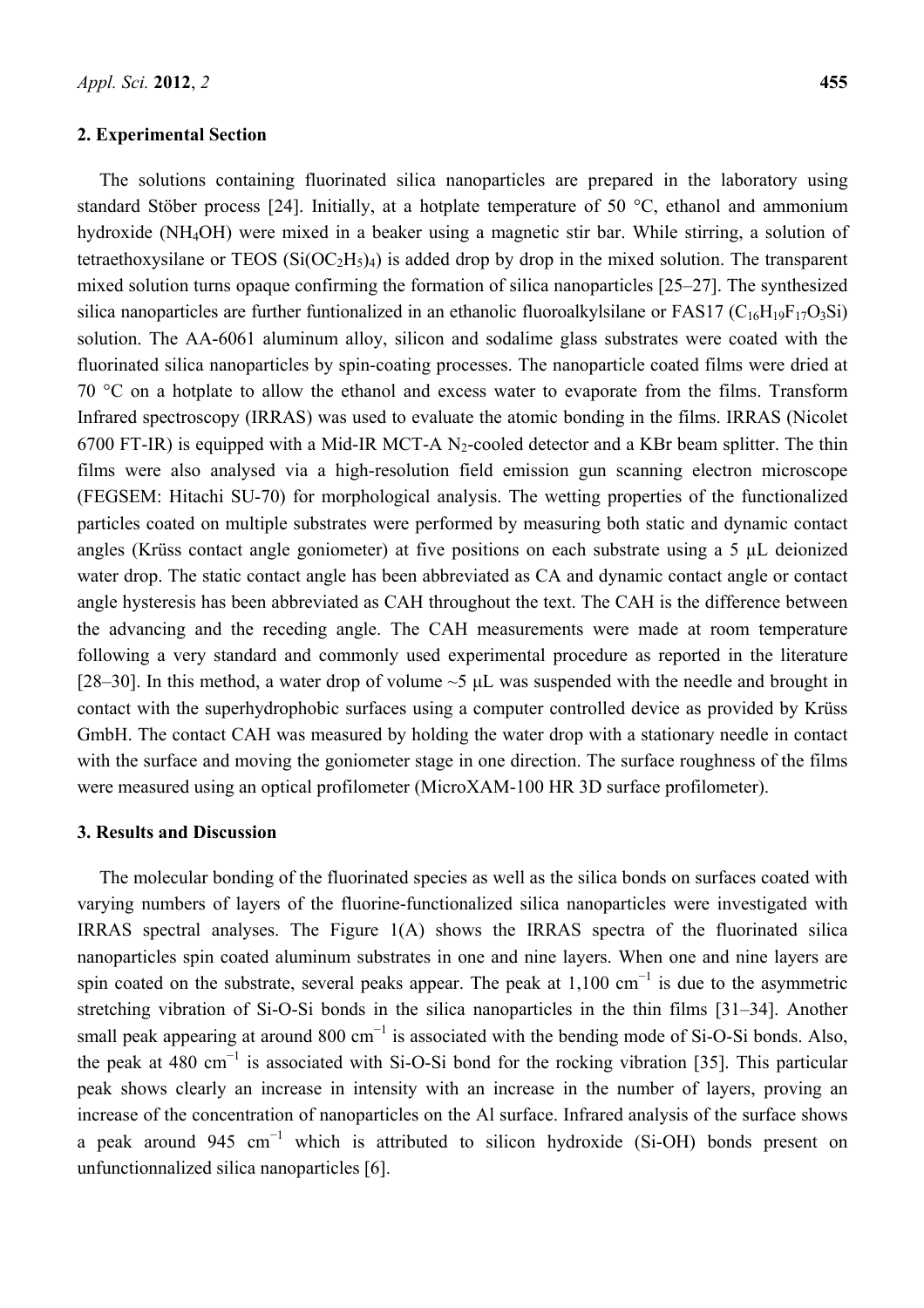Other interesting peaks are those present in the FAS17 molecules. At the beginning of the molecules, hydro-carbon bonds are present. A reasonably broad peak around 900 cm<sup>-1</sup> is assigned to the C-H bonds. Continuing on the molecules, fluoro-carbon bonds are present. The existence of C-F bonds in the form of CF, CF<sub>2</sub> or CF<sub>3</sub> are also located at 610, 730, 960 and 1,250 cm<sup>-1</sup> [33,34,36,37]. The most important peak appears at 1,145 cm<sup>-1</sup>. This particular peak represents a Si-O-C bond which confirms that the FAS17 molecule is clearly attached to silica nanoparticles. The presence of additional new peaks arising from the fluorinated functional groups present in the films confirms that the nanoparticles of silica are functionalized by fluorine from the FAS17 molecules. Figure 1(B) shows on the top a representation of a silica nanoparticle covered with a thin film of FAS17. On the bottom of the figure, a molecular representation of the fluorinated nanoparticles is presented with their corresponding wavenumbers.

Figure 1. (A) Transform Infrared spectroscopy (IRRAS) spectra of fluorinated silica nanoparticles coated aluminum surfaces as a function of the number of layers. (**B**) Schematic presentation of a silica nanoparticle functionalized with a thin layer of FAS17 (top) presented along with the corresponding wavenumbers on the IR spectra (bottom).



We have previously reported that that the size of silica nanoparticles can be easily controlled through the concentration of catalyst [6,24,38,39]. Figure 2 shows SEM images of spherically shaped fluorinated silica nanoparticles of diameter  $119 \pm 12$  nm deposited in three layers on aluminum substrates. The inset of Figure 2(A) shows the image of a water drop placed on this aluminum substrate surface showing a very high water contact angle of ~152°. It is clear from these images that this surface is composed of several micrometer sized clusters of these spherical nanoparticles presenting randomly distributed holes and cracks by which the clusters are separated. It can also be seen from the higher magnification image in Figure 2(B) that these spherical fluorinated silica nanoparticles are also randomly stacked in steps of layers presenting different depths. Such an arrangement of randomly stacked spherical nanoparticles in clusters separated by cracks and holes provides the surface a rough micro-nanopattern. Nozawa *et al.* [38] obtained  $110 \pm 20$  nm silica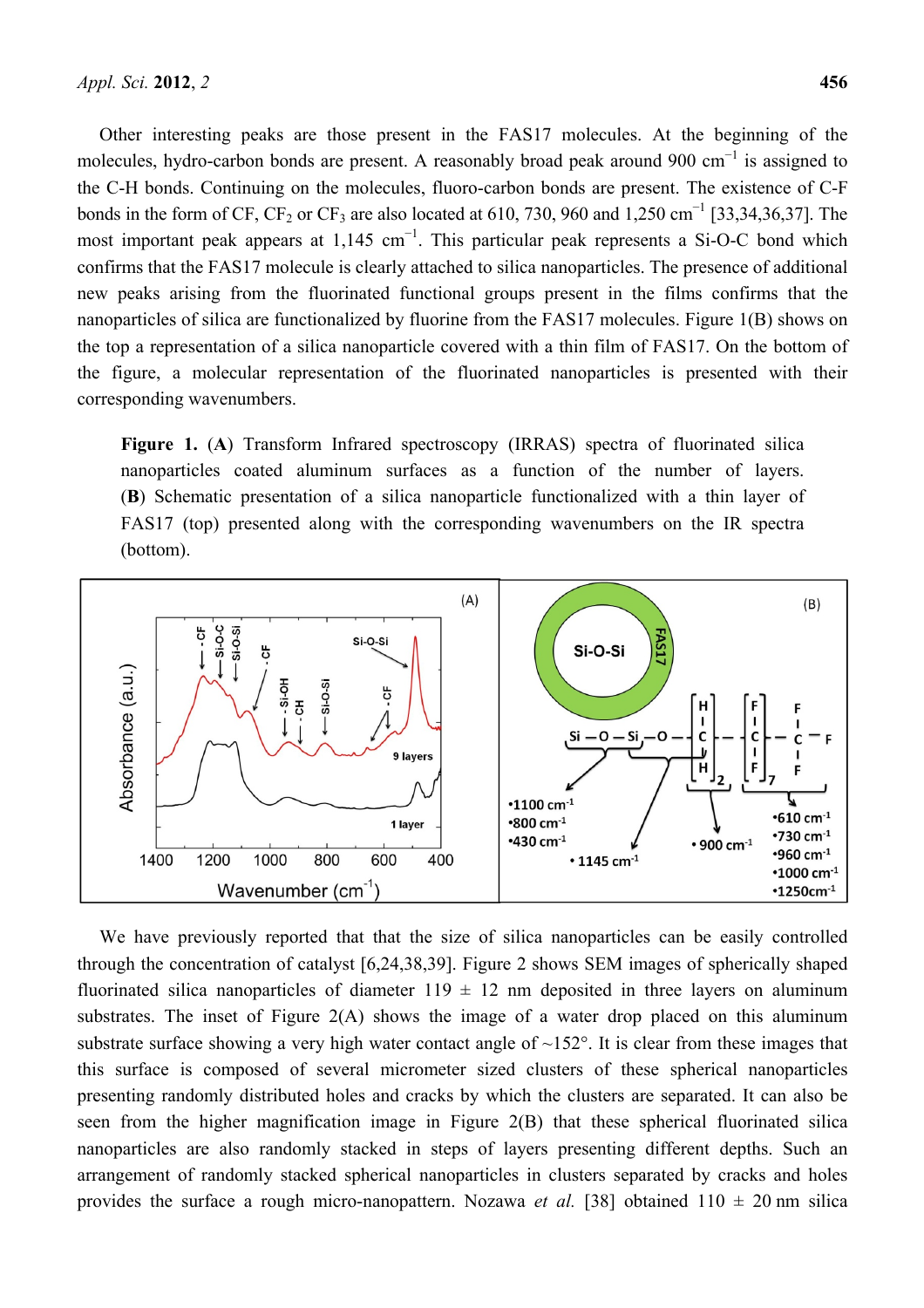nanoparticles using the Stöber process at a NH4OH/TEOS molar ratio of 10, however, in our case, the size of the nanoparticles obtained under the same conditions are  $\sim$ 10 nm larger (119  $\pm$  12 nm). The larger size in our case is attributed to the presence of an outer shell of fluorinated silane bonded around the silica nanospheres as a result of their functionalization using FAS-17 molecules as presented schematically in Figure 1(B).

**Figure 2.** (A) SEM images of fluorinated silica nanoparticles of  $119 \pm 12$  nm diameter deposited on aluminum substrates in three layers by spin coating; Inset of Figure 2 (A) shows the image of a water drop placed on this surface exhibiting a very high water contact angle of  $\sim$ 152°, and (**B**) higher magnification image of (A).



Water contact angle measurements were used to evaluate the wetting properties of the prepared surfaces. Increased contact angles are, partially, increased because of roughness, which increased air entrapment as stated by Cassie-Baxter equation. Figure 3 (A) shows the contact angles variation on the aluminum surfaces coated using the as-prepared fluorinated silica nanoparticles in the solution as well as the ones coated by diluting the same. In both cases, the water contact angle values were found to increase with the increase in the number of layers of the fluorinated silica nanoparticles deposited on the substrates until a critical number of layers was reached after which the water contact angle values remained similar on the surfaces coated using as-prepared solution. However, higher water contact angle values were obtained on surfaces coated using the as-prepared fluorinated silica nanoparticles solution. For example, on the aluminum surfaces coated with one layer of as-prepared solution, an increased water contact angle value of  $137 \pm 1^{\circ}$  was obtained, making these surfaces hydrophobic since a clean aluminum surface provides a water contact angle of only  $\sim$ 70°. The surface was rendered superhydrophobic when the number of layers was increased to three providing a higher water contact angle value of  $152 \pm 1^{\circ}$ . This increase in water contact value is attributed to the rough micro-nanomorphogical pattern obtained on these surfaces (Figure 2) as well as the presence of low surface energy fluorinated species present on these surfaces as confirmed by the IRRAS analyses (Figure 1(A)). This emphasizes the importance of the presence of both surface roughness as well as low surface energy, a phenomenon reported on lotus effect [4]. Further, the influence of surface roughness in leading to a large amount of air entrapment in the gaps of the rough structure to result in a composite structure of air and solid has been well elucidated by Cassie and Baxter [16]. With a further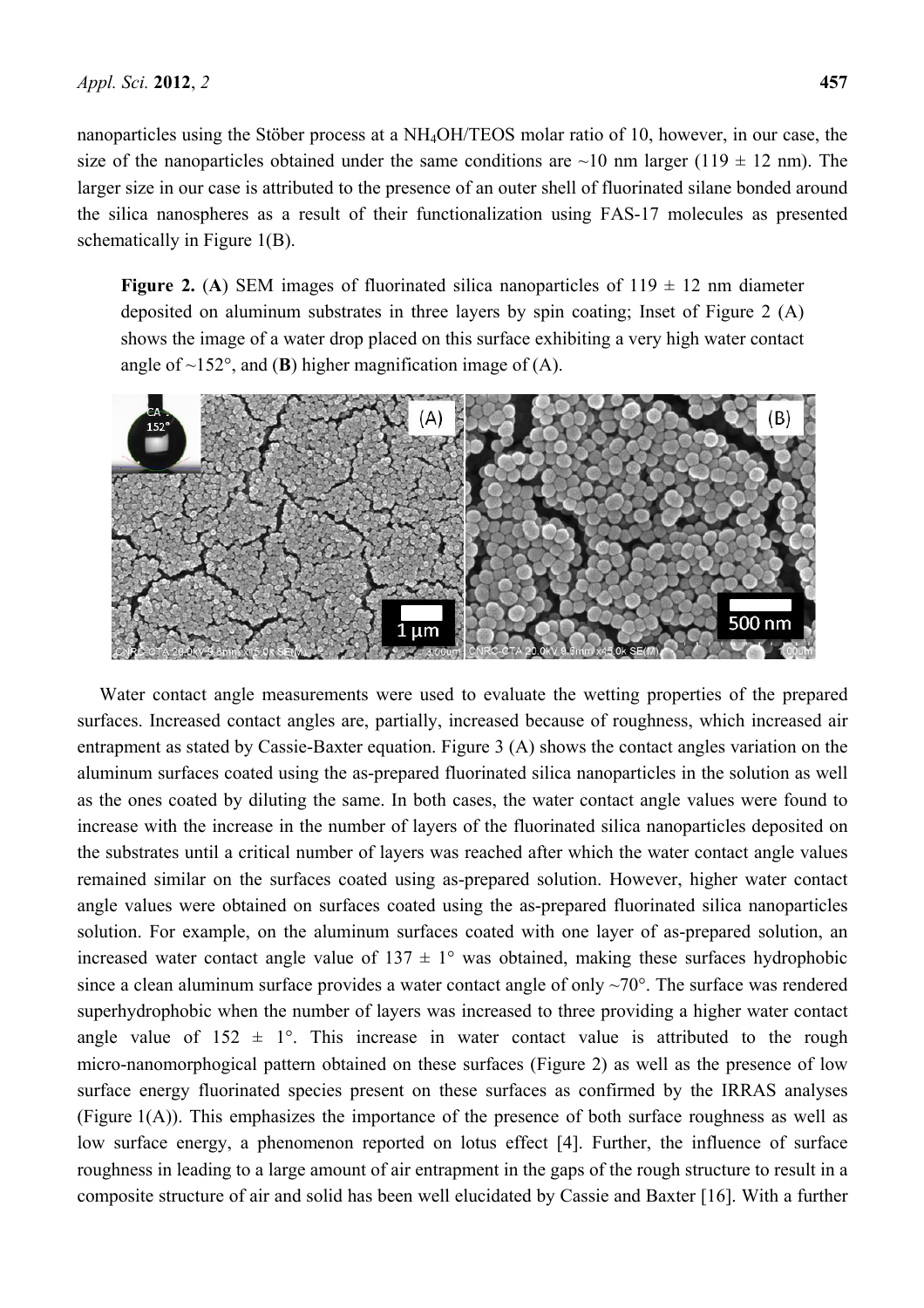increase in the number of layers to five, the water contact angle values slightly increased to  $\sim 153^\circ$  and remained similar when coated with seven and nine layers. Therefore, three layers of coating may be considered as a critical parameter for obtaining superhydrophobic properties when the coating is made with the as-prepared solution. Similarly, an increasing tendency in water contact angle values was observed also in cases of coatings prepared with the dilute solution. However, the water contact angle reached lower values when the same number of layers was used as with the as-prepared solution. Such lower values may be attributed to the lower concentration of the fluorinated silica nanoparticles in the diluted solution, possibly resulting in morphologies with less surface roughness (Figure 3(B)). However, with the diluted solution, superhydrophobic properties were indeed obtained when the numbers of layers deposited on the surface was increased. For example, with only one layer coated with the dilute solution, the water contact angle increased to  $128 \pm 2^{\circ}$  (although this is lower than on the same coating using as-prepared solution). With three layers, the contact angle reached  $135 \pm 3^{\circ}$ which further increased to  $144 \pm 1^{\circ}$  on deposition of five layers. With seven and nine layers of coating, the contact angle values reached to a high of  $150 \pm 1^{\circ}$  and  $151 \pm 1^{\circ}$ , respectively. These values show that a critical number of seven layers was required to attain superhydrophobicity when using dilute solution as compared to only three layers that was sufficient to obtain this property with the as-prepared solution of the fluorinated silica nanoparticles.

Although superhydrophobic properties could be obtained using both as-prepared and diluted solutions, the difference in the critical number of layers required in obtain these properties is attributed to the difference in the surface roughness obtained on the corresponding surfaces. Figure 3(B) shows the variation in the root mean square (rms) roughness measured on the surfaces prepared with varying numbers of layers coated using the two different solutions deposited on aluminum substrates. As an example, a three dimensional surface profile obtained during the rms measurements of aluminum surface prepared by coating three layers using as prepared solution has been presented in the inset of Figure 3(B). These graphs show that the contact angle and the roughness vary proportionally as it is clear that the water contact angle increases with increase in surface roughness until a critical roughness value is reached. Figure 3(C) shows a plot of water contact angle as a function of rms roughness on the coatings prepared using as prepared solution. We have previously reported a detailed mathematical model to show the relationship between the roughness and water contact angle in reference to Cassie model [6]. Huang *et al.* [40] have also shown similar behavior on their electrochemically deposited copper state surface. On the coatings prepared using the as-prepared solution, an rms value of  $0.60 \pm 0.10$  µm on a one layer coating increased to  $0.69 \pm 0.01$  µm when coated with three layers where superhydrophobic properties were obtained with a contact angle above 150°. With further increase in the number of layers to five, seven and nine, the rms roughness remained unchanged  $(-0.71 \text{ }\mu\text{m})$ . The similar rms values on the coatings prepared with more than three layers shows that increasing the number of layers further does not cause any change in the surface roughness and therefore provides the same contact angle values on these surfaces. Therefore, an rms roughness of  $0.69 \pm 0.01$  µm obtained with three layer coating is found to be a critical value in obtaining superhydrophobic properties. Similarly, in case of the coatings prepared using diluted solution, the rms values show that superhydrophobic properties were only reached when the rms values reached  $0.70 \pm 0.02$  µm when coated with seven layers on the substrate providing a water contact angle value of  $150 \pm 1^{\circ}$ . These values were lower on the surfaces coated using less layers, that is,  $0.57 \pm 0.10$  µm,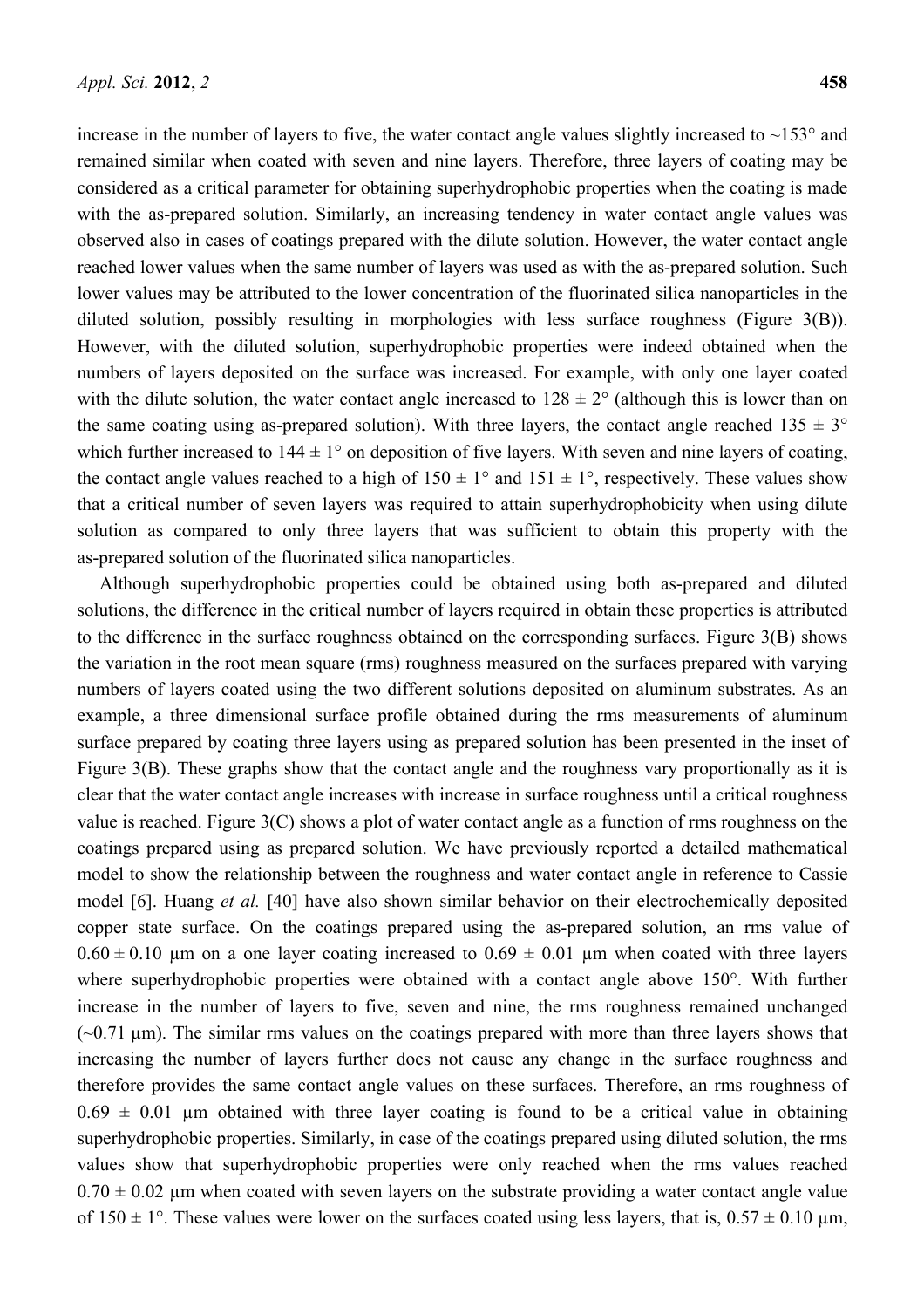$0.61 \pm 0.03$  µm and  $0.67 \pm 0.03$  µm, respectively on the surfaces coated with one, three and five layers, which provided water contact angles lower than 150°. With nine layers of coating, the rms value slightly increased to  $0.72 \pm 0.05$  µm, maintaining superhydrophobic properties. Therefore, a critical rms roughness value of  $0.69 \pm 0.01$  µm in case of as-prepared solution which is not very different from the rms values of  $0.70 \pm 0.02$  µm in case of diluted solution is required for obtaining superhydrophobic properties, however, the presence of low surface energy fluorinated components is another key factor in obtaining these properties. In our case, the presence of a low surface energy fluorinated component is inherent as the silica nanoparticles are funtionalized with FAS-17 molecules prior to deposition on the substrate surfaces. The combination of the critical surface roughness of  $\sim 0.70$  µm and presence of fluorinated species as confirmed by IRRAS analyses leads to the superhydrophobic properties with water roll-off properties.

**Figure 3.** (**A**) Water contact angle variation, and (**B**) rms roughness as a function of number of layers coated using as-prepared (black) and dilute solution (red); (**C**) relationship between water contact angle and rms roughness as obtained on the coatings prepared using as-prepared solution on aluminum substrates; and (**D**) water contact angle variation with number of layers coated using dilute solution on different substrates, namely, aluminum (black), silicon (100) (red) and sodalime glass (blue). Inset shows transparency of our superhydrophobic coatings on glass substrates.

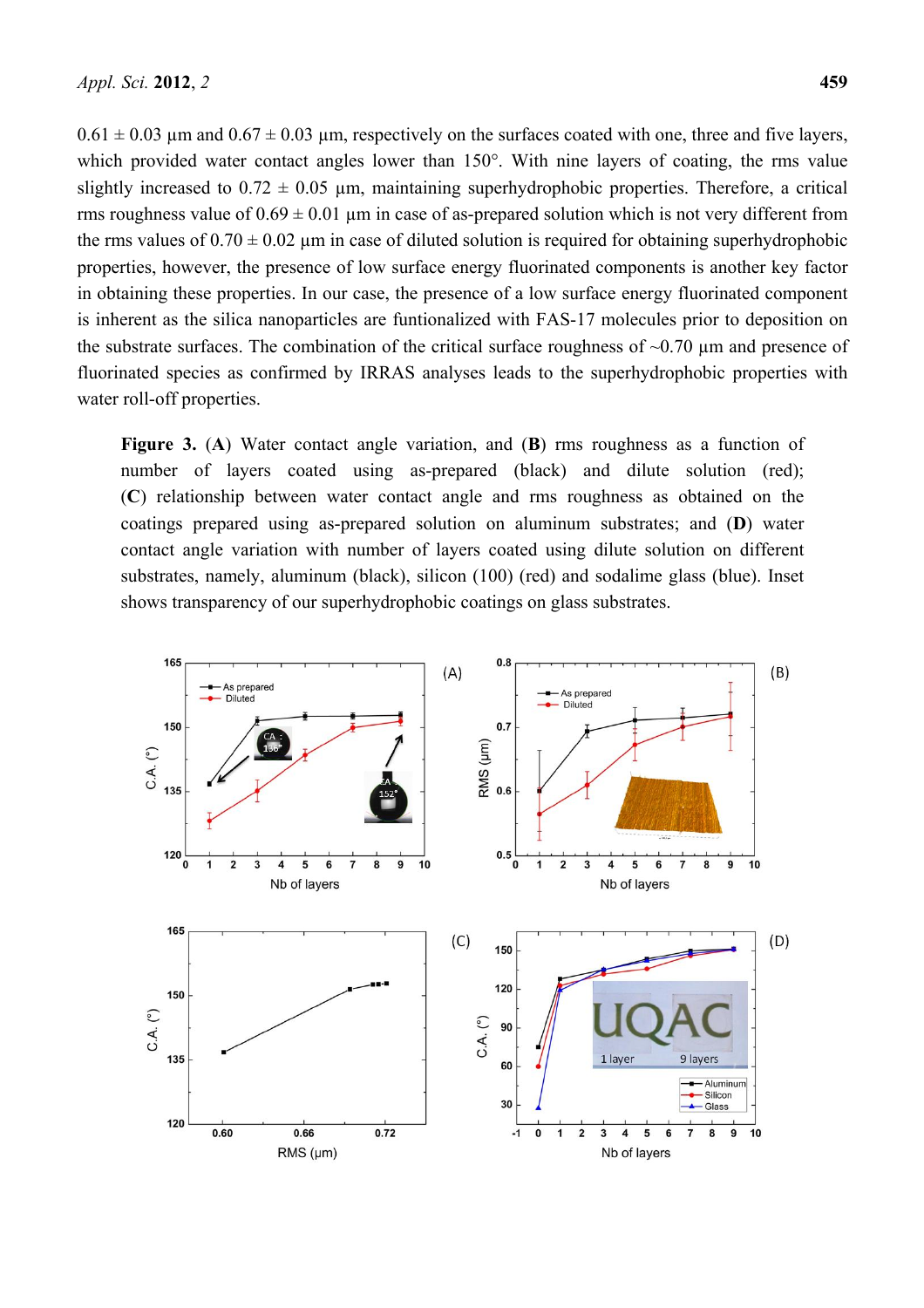The uniformity of the coating has been verified on various substrates as shown in Figure 3(D). In addition to aluminum substrates, the feasibility of the coatings were also tested on silicon (100) and sodalime glass substrates. Figure 3 (D) shows the water contact angle behavior for all the three substrates coated with diluted solution of fluorinated silica nanoparticles. The water contact values obtained on as-received flat substrates of  $Si(100)$  and glass are ~60° and ~30°, respectively. In both cases, the water contact angle value increases with an increase in number of deposited layers. With just one layer of coating, the surface reaches the hydrophobic zone by providing water contact values greater than 90° in case of all the three substrates. Superhydrophobic properties are reached by increasing the number of deposited layers. The feasibility of obtaining superhydrophobicity on different substrate surfaces can have great potential in industrial use. As a potential for applications on glass windows or car wind-shields, we have provided images of glass substrates coated with one layer and nine layers of diluted solution in the inset of Figure 3(B). It is clear from these images that one layer or nine layers does not dramatically alter the transparency of the glass following coating visually, the only difference being that the one layer coating is hydrophobic while the nine layer coating is superhydrophobic. Such coatings also present promise for applications for aesthetic purposes when coated on opaque substrates.

**Figure 4.** Contact angle hysteresis (CAH) as a function of number of layers coated using as-prepared (black) and diluted solution (red). Inset image at the left shows high CAH of  $\sim$ 15° for one layer coating and right shows low CAH of 2° for nine layers coating.



The combined effect of CA and CAH determine the self-cleaning properties [29]. A surface having CA more than 150° and CAH less than 5 degree shows self-cleaning properties. On the other hand, a surface showing CA more than 150° and CAH more than 10° does not show the self-cleaning properties [41]. In the view of claiming the self-cleaning properties of our superhydrophobic surfaces, we have performed both CA and CAH experiments. The CA results have been discussed in the previous section. In this section we describe the results of dynamic contact or CAH. Figure 4 shows the CAH data of the coatings prepared with fluorinated silica nanoparticles on flat aluminum substrates. One layer coating using both as-prepared as well as diluted solution provides CAH of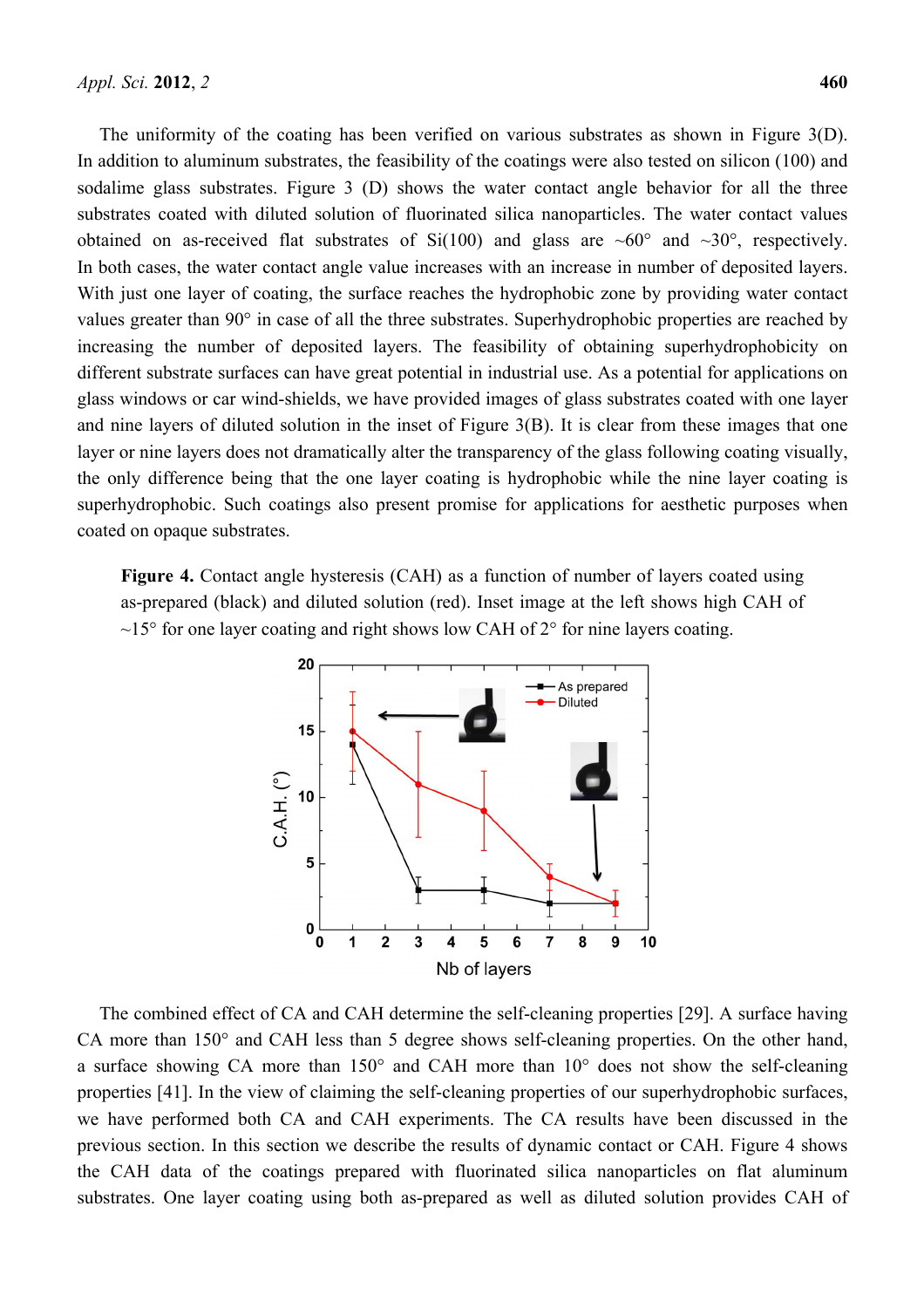$14 \pm 3^{\circ}$  and  $15 \pm 3^{\circ}$ , respectively. The CAH reduced to  $3 \pm 1^{\circ}$  with three layers coatings of as-prepared solution. However, in the three layer coatings using diluted solution, the CAH was  $11 \pm 4^{\circ}$ . The CAH reduced to  $2 \pm 1^{\circ}$  for the coatings obtained by seven layers using as-prepared solution. On the other hand, the seven layer coatings with the diluted solution provided a CAH of  $4 \pm 1^{\circ}$ . Finally, for both the solutions with nine layers of coatings, the CAH reduced to  $2 \pm 1^{\circ}$ . Therefore, the self-cleaning properties (coating having CA more than 150° and CAH less than 5°) can be obtained with three layer coatings using as-prepared solution. However, for diluted solution a coating with seven layers is required.

The mechanical properties of the superhydrophobic coatings are very important for their uses against surface erosion, friction as well as corrosion protection [42–44]. Keeping these important applications in mind, we will be investigating the mechanical properties of our superhydrophobic coatings in future.

#### **4. Conclusions**

Solutions of monodispersive spherical fluorinated silica nanoparticles of  $\sim$ 120 nm have been prepared by sol-gel processes and have been used to prepare thin films on flat aluminum, silicon and glass substrates by spin-coating processes. FAS-17 molecules are used for the fluorination of the silica nanoparticles. IRRAS spectra show the presence of C-F and Si-O bonds resulting from the functionalization of silica nanoparticles by FAS-17 molecules. An increase in the surface area of the C-F and Si-O peaks has been encountered in the spectra with an increase in the number of layers used for coating. The water contact angle values were found to increase with increasing numbers of layers until a critical number of layers: three in the case of as-prepared solution used for coating and seven in case of the diluted solution used for coating. As we have achieved the contact angle of more than 150° and CAH less than 2°, we consider our coatings possess self-cleaning properties. Water contact angle in relation to surface roughness measurements show both parameters are proportional as water contact angle increases with an increase in surface roughness. The roughness measurements also show that the rms values increase with the increase in the number of layers coated. When applied on other substrates, like silicon or glass, superhydrophobicity is obtained by tuning the number of layers of deposition. The transparency of the coating has been demonstrated on glass substrates, which shows the great potential of such coatings in industrial use on large scale, such as on windows and car windshields as well as for aesthetic purposes on opaque substrates. With its good optical properties, these fluorinated silica nanoparticles can be used as paint additives to obtain large-scale superhydrophobic coatings.

#### **Acknowledgments**

The authors would like to thank the Natural Sciences and Engineering Research Council of Canada (NSERC) for the financial support. The authors would also thank D. Kocaefe for access of the profilometry apparatus at CURAL research centre, H. Gregoire, at NRC-ATC, Chicoutimi for the SEM analysis and N. Saleema at NRC-ATC, Chicoutimi for IR analysis as well as the critical reading of the manuscript.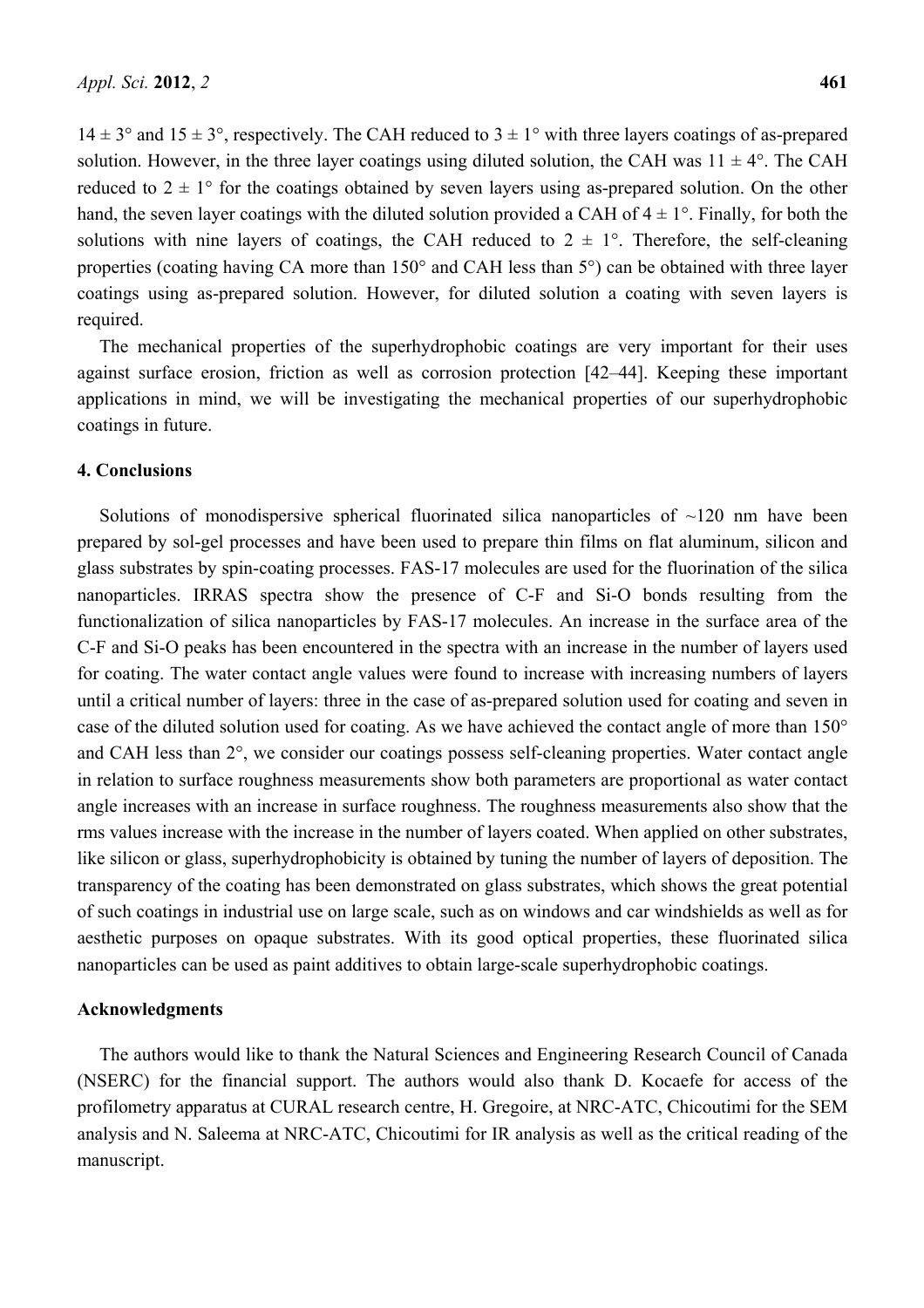## **Conflict of Interest**

The authors declare no conflict of interest.

## **References**

- 1. Liu, X.; Liang, Y.; Zhou, F.; Liu, W. Extreme wettability and tunable adhesion: Biomimicking beyond nature? *Soft Matter* **2012**, *8*, 2070–2086.
- 2. Gao, X.; Jiang, L. Water-repellent legs of water striders. *Nature* **2004**, *432*, doi: 10.1038/432036a.
- 3. Huang, J.; Wang, X.; Wang, Z.L. Controlled replication of butterfly wings for achieving tunable photonic properties. *Nano Lett.* **2006**, *6*, 2325–2331.
- 4. Neinhuis, C.; Barthlott, W. Characterization and distribution of water-repellent, self-cleaning plant surfaces. *Ann. Botan.* **1997**, *79*, 667–677.
- 5. Zheng, Y.; Gao, X.; Jiang, L. Directional adhesion of superhydrophobic butterfly wings. *Soft Matter* **2007**, *3*, 178–182.
- 6. Brassard, J.-D.; Sarkar, D.K.; Perron, J. Synthesis of monodisperse fluorinated silica nanoparticles and their superhydrophobic thin films. *ACS Appl. Mater. Interfaces* **2011**, *3*, 3583–3588.
- 7. Huang, Y.; Sarkar, D.K.; Chen, X.G. A one-step process to engineer superhydrophobic copper surfaces. *Mater. Lett.* **2010**, *64*, 2722–2724.
- 8. Safaee, A.; Sarkar, D.K.; Farzaneh, M. Superhydrophobic properties of silver-coated films on copper surface bye galvanic exchange reaction. *Appl. Surf. Sci.* **2008**, *254*, 2493–2498.
- 9. Saleema, N.; Sarkar, D.K.; Gallant, D.; Paynter, R.W.; Chen, X.G. Chemical nature of superhydrophobic aluminum alloy surfaces produced via a one-step process using fluoroalkyl-silane in a base medium. *ACS Appl. Mater. Interfaces* **2011**, *3*, 4775–4781.
- 10. Sarkar, D.K.; Farzaneh, M.; Paynter, R.W. Superhydrophobic properties of ultrathin rf-sputtered Teflon films coated etched aluminum surfaces. *Mater. Lett.* **2008**, *62*, 1226–1229.
- 11. Sarkar, D.K.; Saleema, N. One-step fabrication process of superhydrophobic green coatings. *Surf.Coat. Technol.* **2010**, *204*, 2483–2486.
- 12. Garcia, N.; Benito, E.; Tiemblo, P.; Hasan, M.M.B.; Synytska, A.; Stamm, M. Chemically guided topography in alkylsilane- and oligosiloxane-modified silica nanoparticle coatings: From very hydrophobic surfaces to "pearl" bouncing droplets. *Soft Matter* **2010**, *6*, 4768–4776.
- 13. Taurino, R.; Fabbri, E.; Messori, M.; Pilati, F.; Pospiech, D.; Synytska, A. Facile preparation of superhydrophobic coatings by sol-gel processes. *J. Colloid Interface Sci.* **2008**, *325*, 149–156.
- 14. Liu, H.; Szunerits, S.; Pisarek, M.; Xu, W.; Boukherroub, R. Preparation of superhydrophobic coatings on zinc, silicon, and steel by a solution-immersion technique. *ACS Appl. Mater. Interfaces* **2009**, *1*, 2086–2091.
- 15. Liu, H.; Szunerits, S.; Xu, W.; Boukherroub, R. Preparation of superhydrophobic coatings on zinc as effective corrosion barriers. *ACS Appl. Mater. Interfaces* **2009**, *1*, 1150–1153.
- 16. Cassie, A.B.D.; Baxter, S. Wettability of porous surfaces. *Trans. Faraday Soc.* **1944**, *40*, 546–551.
- 17. Wenzel, R.N. Resistance of solid surfaces to wetting by water. *Ind. Eng. Chem.* **1936**, *28*, 988–994.
- 18. Bushnell, D.M.; Moore, K.J. Drag reduction in nature. *Annu. Rev. Fluid Mech.* **1991**, *23*, 65–79.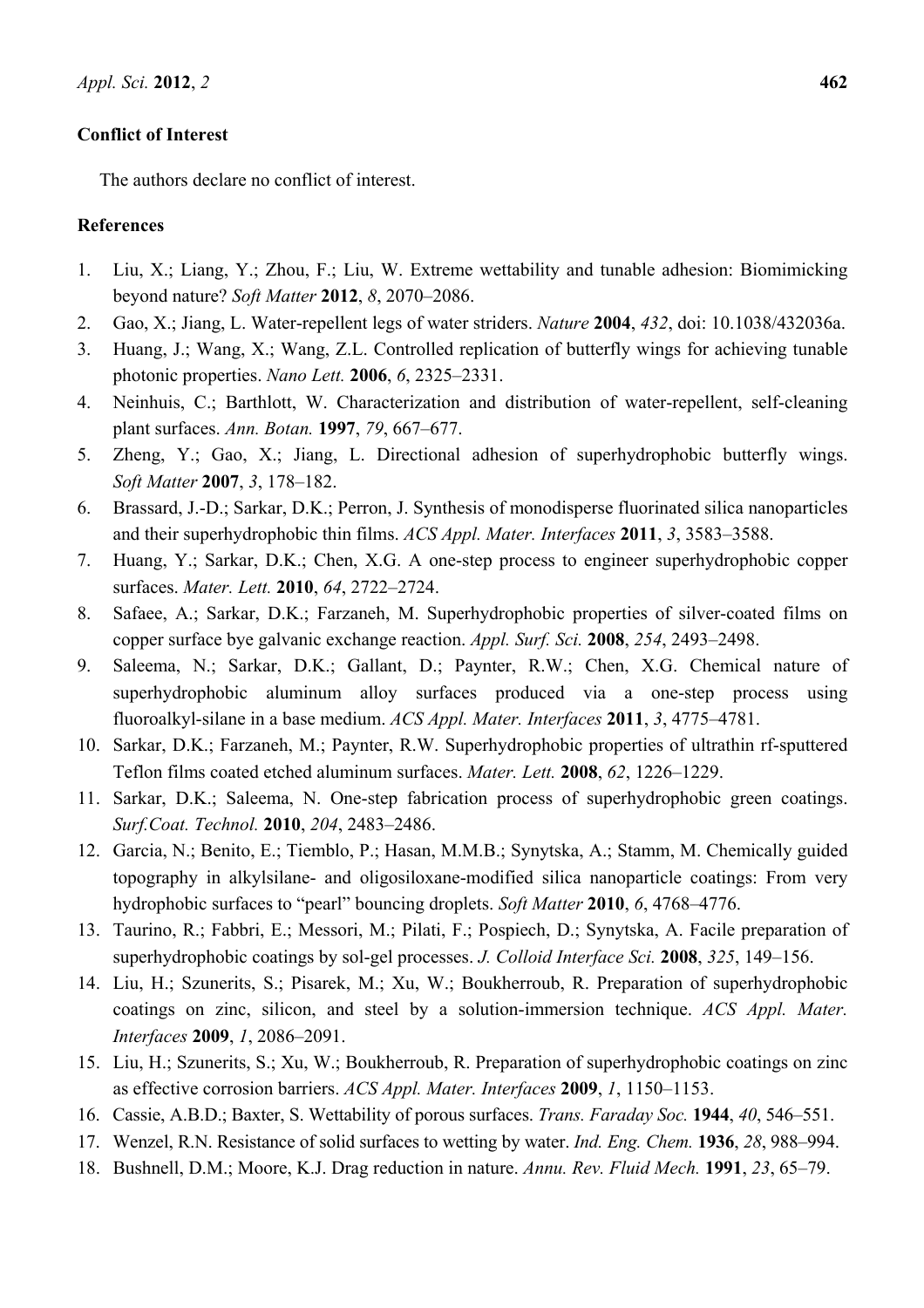- 19. Cao, L.; Jones, A.K.; Sikka, V.K.; Wu, J.; Gao, D. Anti-icing superhydrophobic coatings. *Langmuir* **2009**, *25*, 12444–12448.
- 20. Carlborg, C.F.; van der Wijngaart, W. Sustained superhydrophobic friction reduction at high liquid pressures and large flows. *Langmuir* **2010**, *27*, 487–493.
- 21. Carré, A.; Mittal, K.L. *Superhydrophobic Surfaces*; VSP: Leiden, The Netherlands, 2009.
- 22. Karmouch, R.; Ross, G.G. Superhydrophobic wind turbine blade surfaces obtained by a simple deposition of silica nanoparticles embedded in epoxy. *Appl. Surf. Sci.* **2010**, *257*, 665–669.
- 23. Verplanck, N.; Coffinier, Y.; Thomy, V.; Boukherroub, R. Wettability switching techniques on superhydrophobic surfaces. *Nanoscale Res. Lett.* **2007**, *2*, 577–596.
- 24. Stöber, W.; Fink, A.; Bohn, E. Controlled growth of monodisperse silica spheres in the micron size range. *J. Colloid Interface Sci.* **1968**, *26*, 62–69.
- 25. Chen, S.-L.; Dong, P.; Yang, G.-H.; Yang, J.-J. Kinetics of formation of monodisperse colloidal silica particles through the hydrolysis and condensation of tetraethylorthosilicate. *Ind. Eng. Chem. Res.* **1996**, *35*, 4487–4493.
- 26. Yang, H.; Pi, P.; Cai, Z.-Q.; Wen, X.; Wang, X.; Cheng, J.; Yang, Z.-R. Facile preparation of super-hydrophobic and super-oleophilic silica film on stainless steel mesh via sol-gel process. *Appl. Surf. Sci.* **2010**, *256*, 4095–4102.
- 27. Bravo, J.; Zhai, L.; Wu, Z.; Cohen, R.E.; Rubner, M.F. Transparent superhydrophobic films based on silica nanoparticles. *Langmuir* **2007**, *23*, 7293–7298.
- 28. Callies, M.; Chen, Y.; Marty, F.; Pépin, A.; Quéré, D. Microfabricated textured surfaces for super-hydrophobicity investigations. *Microelectron. Eng.* **2005**, *78–79*, 100–105.
- 29. Quéré, D. Non-sticking drops. *Reports on Progress in Physics* **2005**, *68*, 2495–2532.
- 30. Sarkar, D.K.; Farzaneh, M.; Paynter, R.W. Superhydrophobic properties of ultrathin rf-sputtered Teflon films coated etched aluminum surfaces. *Mater. Lett.* **2008**, *62*, 1226–1229.
- 31. Hozumi, A.; Takai, O. Preparation of ultra water-repellent films by microwave plasma-enhanced CVD. *Thin Solid Films* **1997**, *303*, 222–225.
- 32. Latthe, S.S.; Imai, H.; Ganesan, V.; Rao, A.V. Superhydrophobic silica films by sol-gel co-precursor method. *Appl. Surf. Sci.* **2009**, *256*, 217–222.
- 33. Teshima, K.; Sugimura, H.; Inoue, Y.; Takai, O. Gas barrier performance of surface-modified silica films with grafted organosilane molecules. *Langmuir* **2003**, *19*, 8331–8334.
- 34. Zhao, Y.; Li, M.; Lu, Q.; Shi, Z. Superhydrophobic polyimide films with a hierarchical topography: Combined replica molding and layer-by-layer assembly. *Langmuir* **2008**, *24*, 12651–12657.
- 35. Sarkar, D.K.; Brassard, D.; Khakani, M.A.E.; Ouellet, L. Dielectric properties of sol-gel derived high-k titanium silicate thin films. *Thin Solid Films* **2007**, *515*, 4788–4793.
- 36. Hozumi, A.; Takai, O. Effect of hydrolysis groups in fluoro-alkyl silanes on water repellency of transparent two-layer hard-coatings. *App. Surf. Sci.* **1996**, *103*, 431–441.
- 37. Latthe, S.S.; Imai, H.; Ganesan, V.; Rao, A.V. Superhydrophobic silica films by sol-gel co-precursor method. *Appl. Surf. Sci.* **2009**, *256*, 217–222.
- 38. Nozawa, K.; Gailhanou, H.; Raison, L.; Panizza, P.; Ushiki, H.; Sellier, E.; Delville, J.P.; Delville, M.H. Smart control of monodisperse stöber silica particles: Effect of reactant addition rate on growth process. *Langmuir* **2004**, *21*, 1516–1523.